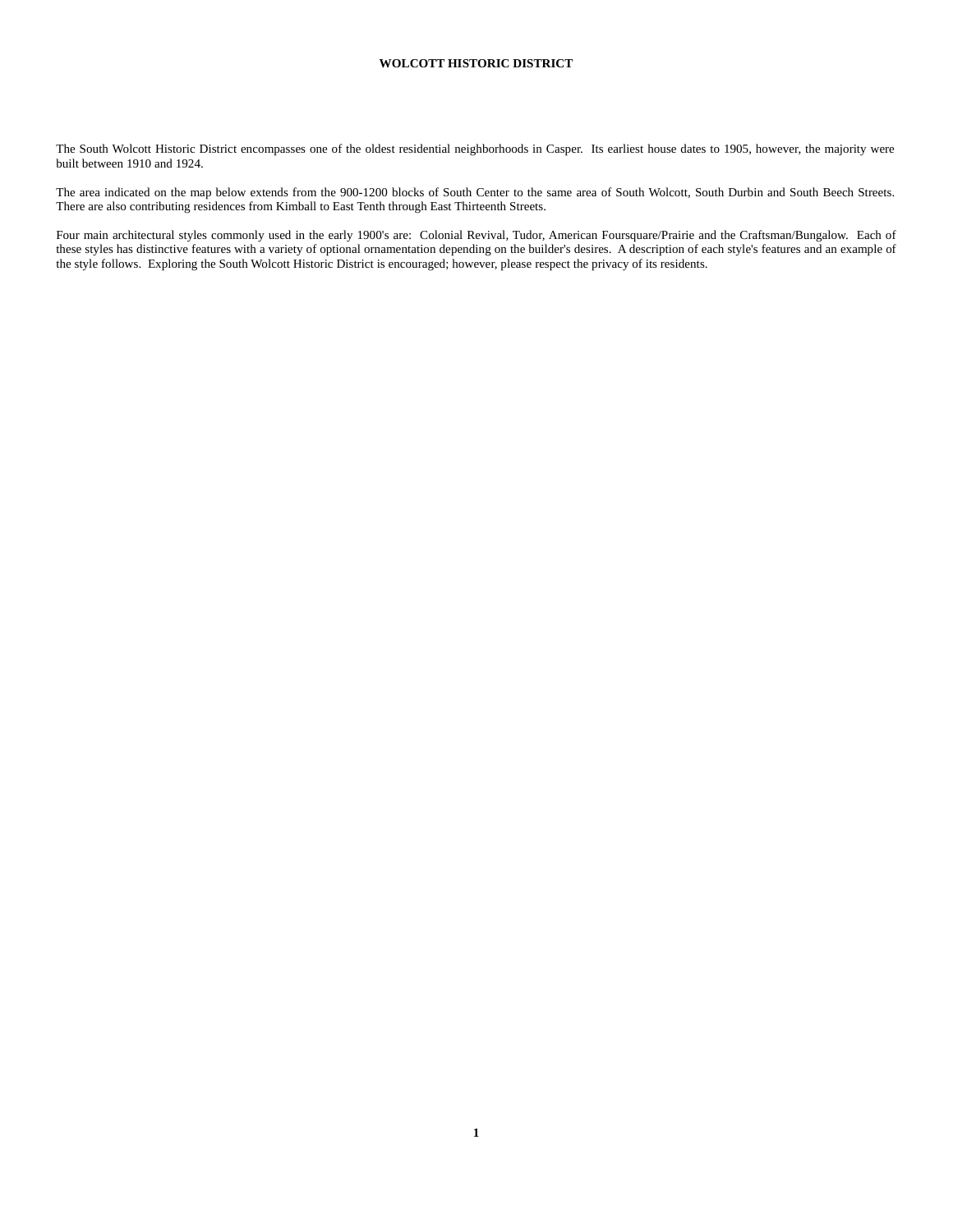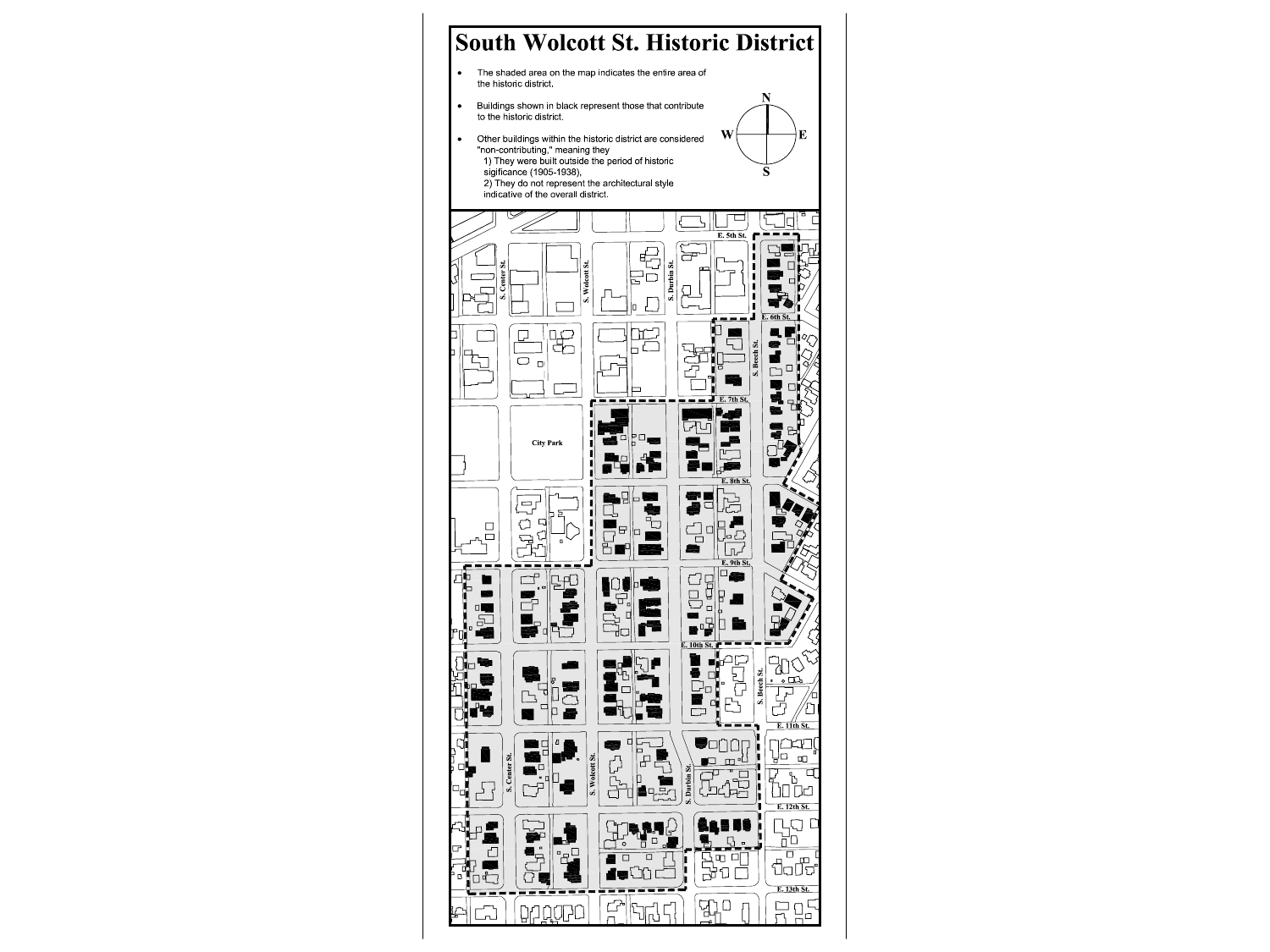## **COLONIAL REVIVAL**

This style of building became popular in the late nineteenth century. The basic structural characteristics include:

- An accentuated front door with a decorative crown supported by pilasters, or may be extended forward to form an entry porch.
- Symmetrical balance of windows on facade with a centered door.
- Windows frequently in adjacent pairs. These are usually double hung sashes with multi-paned glass.

Six of Casper's most prominent citizens chose Colonial Revival when building their elegant mansions located in this area of town.

## **1110 South Center Street**

This Colonial Revival styled home was built in 1910 for A. J. Cunningham. Cunningham was an early pioneer of Casper who opened a general mercantile in 1889 and later founded and served as president of Casper National Bank, now a part of First Interstate Bank.

This estate occupies three large lots. The mansion is two and a half stories high and is composed of red bricks. Its carriage house is stylized in the same manner as the residence. The brick work in the main sidewalk has purplish hue and is inlaid with decorative carvings.



Casper Journal Collection, Casper College Western History Center

#### **1108 South Wolcott Street**

Welker F. Henning was Casper's first millionaire. Originally from Louisville, Kentucky and a plumber by trade, Henning came to Casper in 1909 via Denver where he installed sewers. He made his fortune by bringing in the first mechanical trencher to Casper when the paving of the streets made the construction of storm sewers necessary. The work was bid at the rate for hand and horse drawn construction and Henning's application of the new technology brought him the rewards taking such a risk deserved.

Around 1919-1920 he contracted for this large Colonial type home to be built. The interior featured materials from French and Italian castles.

#### **1125 South Wolcott Street**

This two-story, hip roofed red brick house was built for John Tripeny. Stories about John Tripeny and Welker Henning tell of their competitive nature with one another. Always trying to "one up" the other, one competition centered on who owned the largest diamond ring. Henning finally won after purchasing a five-carat diamond. However, at Henning's estate auction Tripeny outbid everyone and gained possession of the diamond ring.

### **1134 South Wolcott Street**

This lovely home was built in 1922 for Peter Nicolaysen and features attributes found in Colonial Revival architecture. Peter Nicolaysen and his wife were among the first to meet and marry in the newly formed community of Casper. Mr. Nicolaysen was the owner of Wyoming Lumber Co. and a rancher. He served as mayor, councilman, and county commissioner. Mrs. Nicolaysen was one of the first school teachers in Casper.

#### **1208 South Wolcott Street**

Bryant Butler Brooks was a rancher who pursued oil interests and served as governor of Wyoming from 1905 until 1911. This large twelve-room house was built in 1923. Like many prominent businessmen in Casper, Brooks lived on his ranch and also kept a home in town so his children could attend school.







ection, Casper College Western

#### **109 East 10th Street**

One of Casper's oldest and largest mansions, this three-story, 7,500 square foot home was built in 1909 for the wellknown sheep rancher and businessman, Patrick Sullivan. Sullivan served as a Wyoming Senator from 1900 until 1918 and as a United States Senator in 1929. Joseph Carey, owner of the CY ranch, gave Sullivan the three lots this estate sits on. Carey's only stipulation was that Sullivan build an outstanding home to attract other home owners.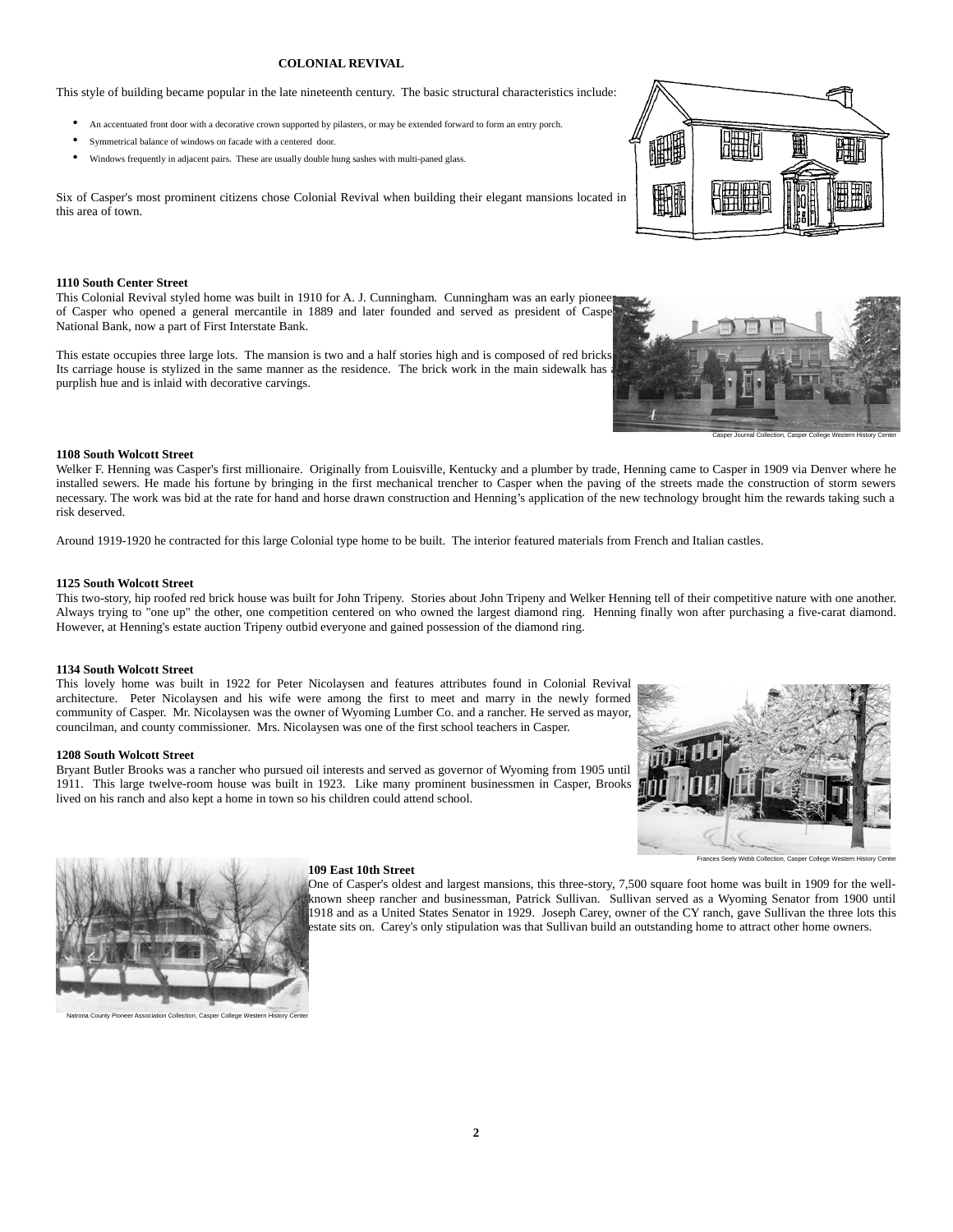# **TUDOR REVIVAL**

The Tudor Revival style of architecture became popular in the 1920's and 1930's. Its attributes include the following with some variations:

- A steeply pitched roof usually side-gabled.
- A facade dominated by cross gables.
- Decorative half timbering.
- Tall, narrow windows.
- Massive chimneys crowned by decorative chimney pots.

There are eight examples of this style in the South Wolcott District. Two outstanding examples are:

#### **1105 South Durbin Street**

This house is distinctive because of its wrap around wood shingles which are reminiscent of thatched roof cottages in England.

#### **1212 South Center Street**

Built in 1917 for a petroleum engineer, this house was designed to resemble the "House of Seven Gables" from the book of the same name by Nathaniel Hawthorne.

## **AMERICAN FOURSQUARE/PRAIRIE STYLE**

Between 1900 and 1920 an indigenous American architectural style was formed. Architect Frank Lloyd Wright was an innovator of this trend which was popularized in pattern books. Its distinguishing characteristics include:

- A low-pitched roof with widely overhanging eaves.
- Usually two-stories, with one-story wings or porches.
- The eaves, cornices and facade details emphasize horizontal lines.
- Massive square porch supports.

There are approximately 11 homes in the South Wolcott District of this style. Two examples are: 1008 S. Wolcott and 1041 S. Wolcott.



The fourth predominant architectural style of this area is the Craftsman/Bungalow trend popular between 1905 and 1930. These solid structures featured:

- Low-pitched, gabled roofs with wide unenclosed eave overhangs.
- Roof rafters are usually exposed.
- Decorative beams or braces under gables.
- Porches which are either full or partially supported by tapered square columns.

There are 45 contributing homes that are part of this architectural genre. An example would be 1231 S. Wolcott.

## **GOTHIC REVIVAL**

St. Mark's Episcopal Church, located on the southeast corner of 7th and Wolcott, is a non-residential example of Gothic Revival work. Its most outstanding feature is the large stained glass arch window accented with recessed stone. The building is embellished with decorative stonework such as the stone capping on the gables and around the doors and windows.





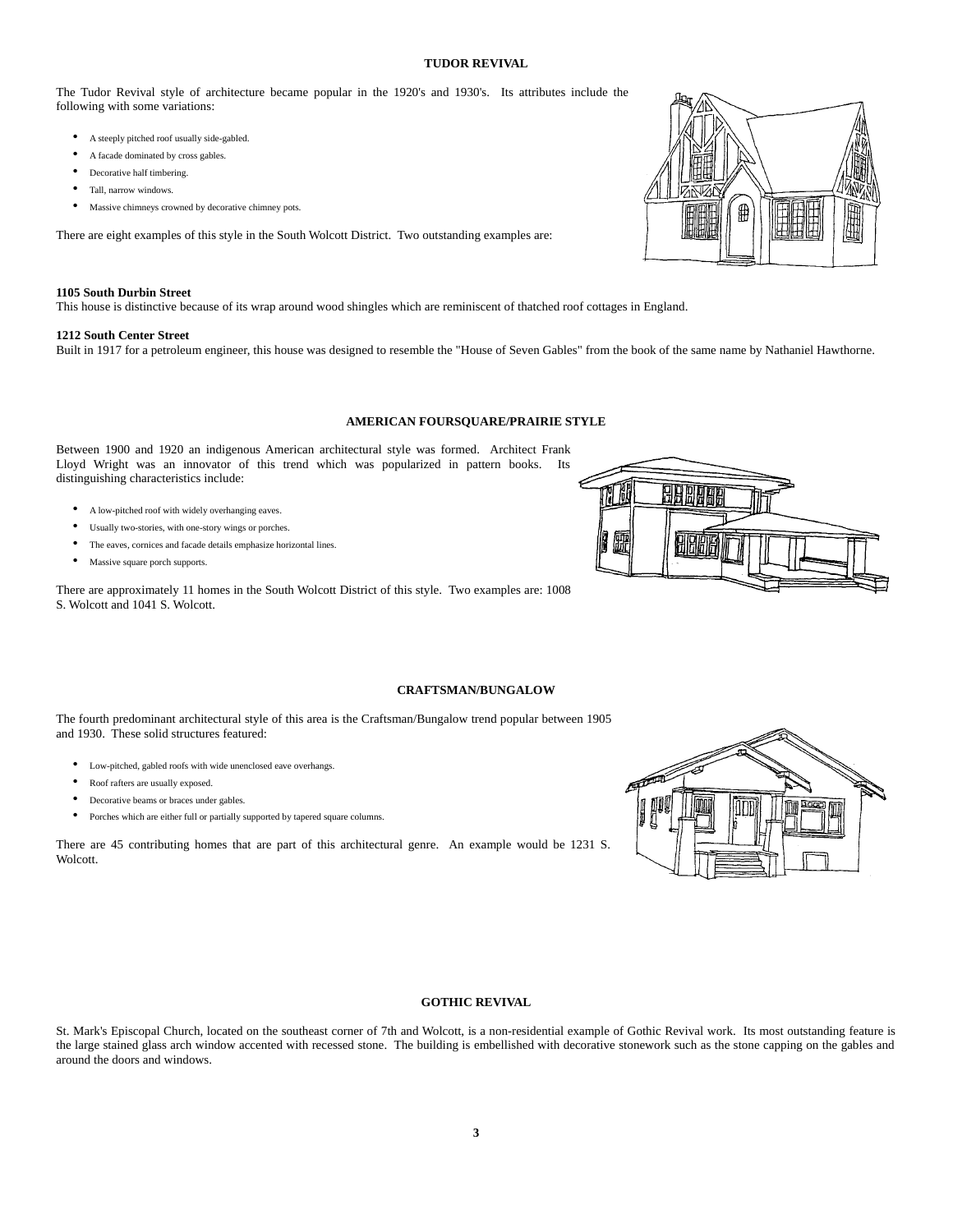# **TOUR OF HISTORIC BUILDINGS, MARKERS AND MONUMENTS**

# **A. 1002 East "L" Street**

A unique "rammed earth" construction, the North Casper Clubhouse was built in 1938-1939 by the National Youth Administration as a community center. Rammed earth structures are formed by laying a concrete foundation then compressing earth to form walls. Once the frame of the building is together, the compacted earth is covered with stucco.

The North Casper Clubhouse was listed in the National Register of Historic Places in February 1994.



### **B. 818 East 2nd Street**

The Marvin L. Bishop home is the first multi-story brick home constructed in Casper. It was designed after Mr. Bishop's childhood home in the Shenandoah Valley, Virginia. Constructed in 1907, design elements include a widow's walk, a full width exposed porch with Tuscan columns, and a central hallway that continues from the entrance of the house to the back porch. Mr. Bishop was appointed Postmaster for Casper in 1892. Upon resignation, he entered into sheep ranching and became a prominent sheep rancher in the community. He founded the Natrona County Woolgrowers Association and was instrumental in establishing a series of stock drives and rest stations for livestock in Natrona County.

The Bishop Home was listed on the National Register of Historic Places in March 2001.



## **C. 360 North Wolcott Street**

The Burlington Railroad arrived in Casper on October 20, 1913. Its arrival was unusual, as it came from the west, not the east. The Burlington-Northern Railroad Depot was built in 1916. During World War I a trainload of gasoline was shipped every hour for the war effort.

## **D. 421 South Center Street**

The Title Guaranty Building sits on the site of Casper's first oil refinery.



Photo by Tom Carrigen (DeLuse Studio). Frances Seely Webb Collection, Casper College Western History Center

### **E. 624 South Center**

Saint Anthony's, the first Catholic Church in Casper, was located at the southeast corner of 1st and Center Streets in 1898. The present structure was dedicated in 1920.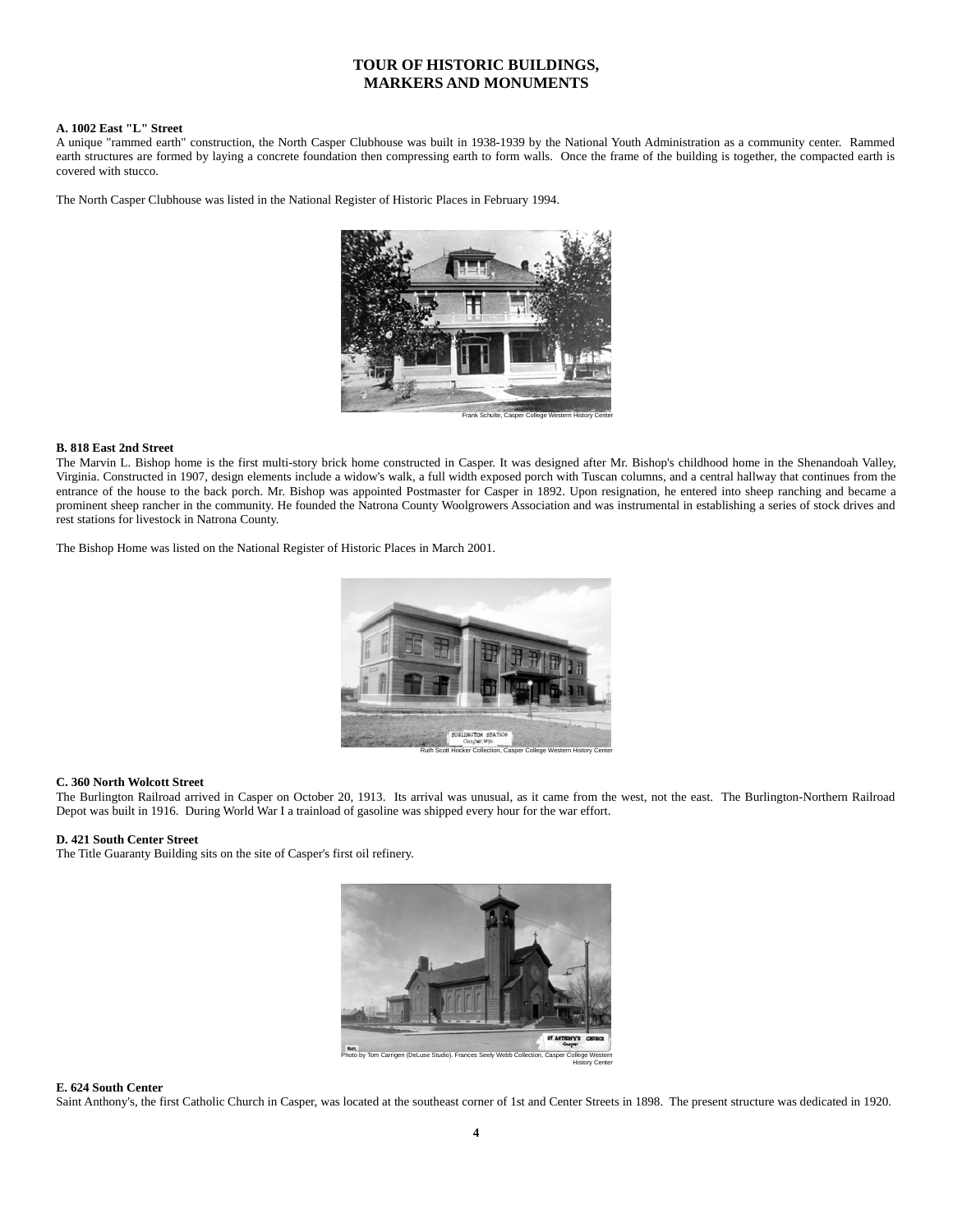A priest of St. Anthony's Church, Father John Mullin, came to Casper in 1915. During a Ku Klux Klan (KKK) activity in town, Father Mullin became agitated at the gathering near his parish and told the KKK to carry on its business away from his church. Not long afterwards, Mullin, with the help of others obtained a list of Casper businessmen who dealt with the KKK. By boycotting and shunning these men, Casper was successfully rid of the KKK.

St. Anthony's Church was listed on the National Register of Historic Places in January 1997.



### **F. 108 East 7th**

In 1921, during a boom in the oil economy, the Elks enlisted the architectural firm of Garbutt and Weidner to design a lodge hall. Its massive, tastefully decorated appearance confirms the expense and attention to detail put into its design. The building was finished in 1936 after the Elks Lodge recovered from the Great Depression.

The Elks Lodge was listed on the National Register of Historic Places in January 1997.

### **G. 136 East 6th Street**

This red brick Georgian-style building was known as the Casper Women's Clubhouse. The edifice has terra cotta rosettes on each window, terra cotta flower boxes and ornamental moldings. The interior has lovely woodwork and iron railings. Constructed in 1920 by the Midwest Oil Company at a cost of \$65,000, the building served as a hotel/living quarters for its male employees and male guests. Ironically, in 1939 several women's groups combined to purchase the building for \$8,000. The building is presently a private residence.

The Midwest Oil Company/Casper Women's Clubhouse was placed on the National Register of Historic Places in November 1983.



## **H. 930 South Elm Street**

Natrona County High School was completed in 1927. Designed in the traditional Gothic Collegiate style, it is three-stories with terra cotta ornamentation. The dramatic entry tower is the focal point of the facade with a two-story bay window and castellated appearance. The main entry has the words "Natrona County High School" inscribed in medieval script. Reminiscent of a European castle, there are turrets, finials and other innumerable embellishments of terra cotta.

Although Natrona County High School became a source of community pride, the citizens of Casper believed it was overly extravagant and did not reelect any of the school board members who had voted for the elaborate project.

Natrona County High School was listed in the National Register of Historic Places in January 1994.

## **I. 815 S. Grant Street**

Grant Street Grocery and Market has been a family-owned grocery and meat market in the same location since 1918. Over the years, it has kept its family atmosphere, even during times of stressful economic conditions and change of ownership. Each successive owner has maintained a tradition by making this store an essential and integral part of both the immediate neighborhood and the wider community for 88 years. This tradition has made the store the sole surviving neighborhood grocery store (there were sixty of these neighborhood stores in Casper in 1923).

As of this printing, Grant Street Grocery and Market has been nominated for the National Register of Historic Places, and is pending final review.

## **J. 140 East "K" Street**

The style of Roosevelt School, a central block with wings, represents an architectural style basic for institutional structures of the time. Roosevelt School was built in 1921 in response to an increase in population and demand for schools.

The North Casper District was for the most part, a district of small homes, meager means and large families. The new school with showers and a kitchenette for the children and a rest room for the teachers became a community center and a first step in revitalization of the community. School personnel and volunteers provided special care for the children's health, made home visits, distributed clothing and had a successful vaccination program.

Roosevelt School was listed on the National Register of Historic Places in January 1997.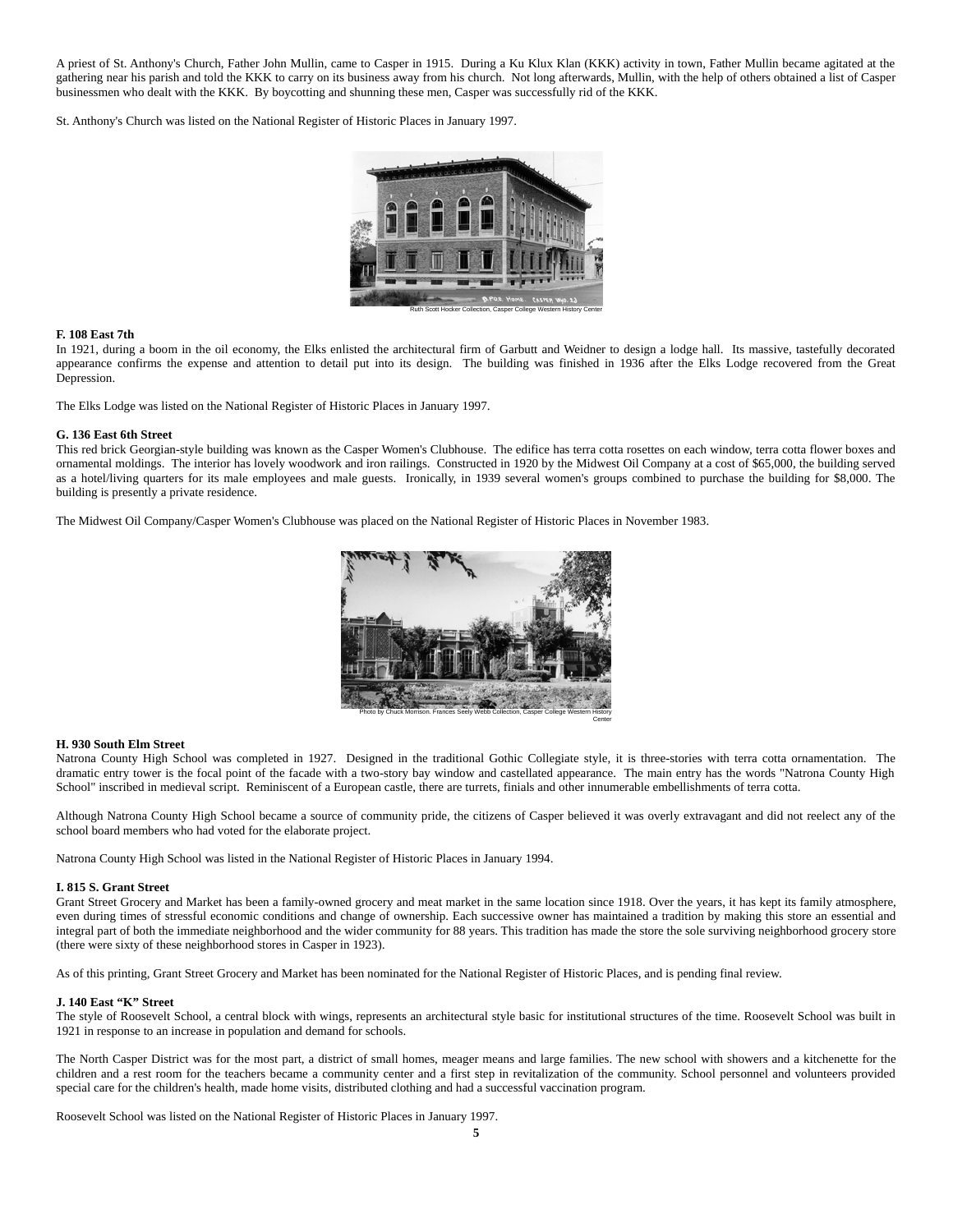

## **K. St. Marks Episcopal Church at the Central Wyoming Fairgrounds**

The little white chapel was once located at the northeast corner of 2nd and Wolcott. Constructed in 1891, it was Casper's first church. When its patronage outgrew this structure, it was used as a parish home. In 1954 it was moved to the Fairgrounds and was used as a museum for pioneer artifacts until 1990.

## **L. Reshaw's (Richards) Bridge**

Turn off U.S. 20-26 north onto Curtis Street and follow to the river where the town of Evansville maintains the Reshaw Bridge Park. Remnants of the bridge can be found at Fort Caspar.

The site of a wooden toll bridge, built by John Richard (Reshaw), was in use from 1852-1865. It serviced emigrant trains and other travelers along the Oregon, Mormon, and California Trails. Three military forts also occupied the site: Fort Clay, Camp Davis and Post at Platte Bridge, informally called Camp Payne. The bridge was dismantled during the winter of 1865-66 for use at Fort Caspar.

## **M. Mormon Ferry**

Turn west off North Beverly Street onto Bryan-Evansville Road. An interpretive sign is located in the North Casper Park complex directly north of the baseball field closest to the river.

The Mormon Ferry was built to assist travelers in crossing the North Platte River. The ferryboat consisted of two 30 foot long cottonwood logs covered with planks to carry wagons. The ferry operated at different locations from 1847 to 1851. No traces of the crossing remain at the park. The original crossing and a replica of the ferry are at Fort Caspar.

## **N. Child's Route**

Turn east off North Poplar Street into Crossroads Park. Follow the road east into a large parking lot where the Platte River Parkway is located. Follow the signs along the parkway which will direct you to a segment of the Child's Route. A portion of the historic trails was named for Andrew Child who published a guidebook that showed a route of the Oregon Trail on the north side of the North Platte River.

The walk will take at least one hour to complete. Along the parkway are two interpretive signs, an overlook of the North Platte River Valley, an interpretive map of the national historic trails through Casper, and an opportunity to walk a short segment of the Child's Route.

## **O. Fort Caspar**

The site is located at 4001 Fort Caspar Road immediately south of the North Platte River adjacent to Wyoming Boulevard SW.

During the year 1859, Louis Guinard built a toll bridge and trading post at the site later to be known as Fort Caspar. The site also served as a relay station for the Pony Express and the Transcontinental Telegraph. In 1862, Union troops occupied the site and named the post Platte Bridge Station. The name was changed to Fort Caspar in 1865 following the death of Lt. Caspar W. Collins in the Battle of Platte Bridge. The army closed the post in 1867. Today the site contains a reconstruction of the 1865 fort, a museum and an extensive bookstore.

Fort Caspar was listed on the National Register of Historic Places in August 1971.

## **P. National Historic Trails Interpretive Center**

Located at 1501 North Poplar Street on a sand dune bluff overlooking the city and valley of the North Platte River, the Center interprets the story of the emigrants traveling along the Oregon, Mormon, California and Pony Express Trails in the 1800s. The Center also interprets the Native American lifeways of the area as well as the regional Bozeman and Bridger Trails. The Center features life-sized interactive exhibits.

# **Q. Oregon/Mormon/California/Pony Express National Historic**

# **Trails**

The approximate route of these national historic trails can be followed west of Casper. For further information and directions please contact the Fort Caspar Museum.